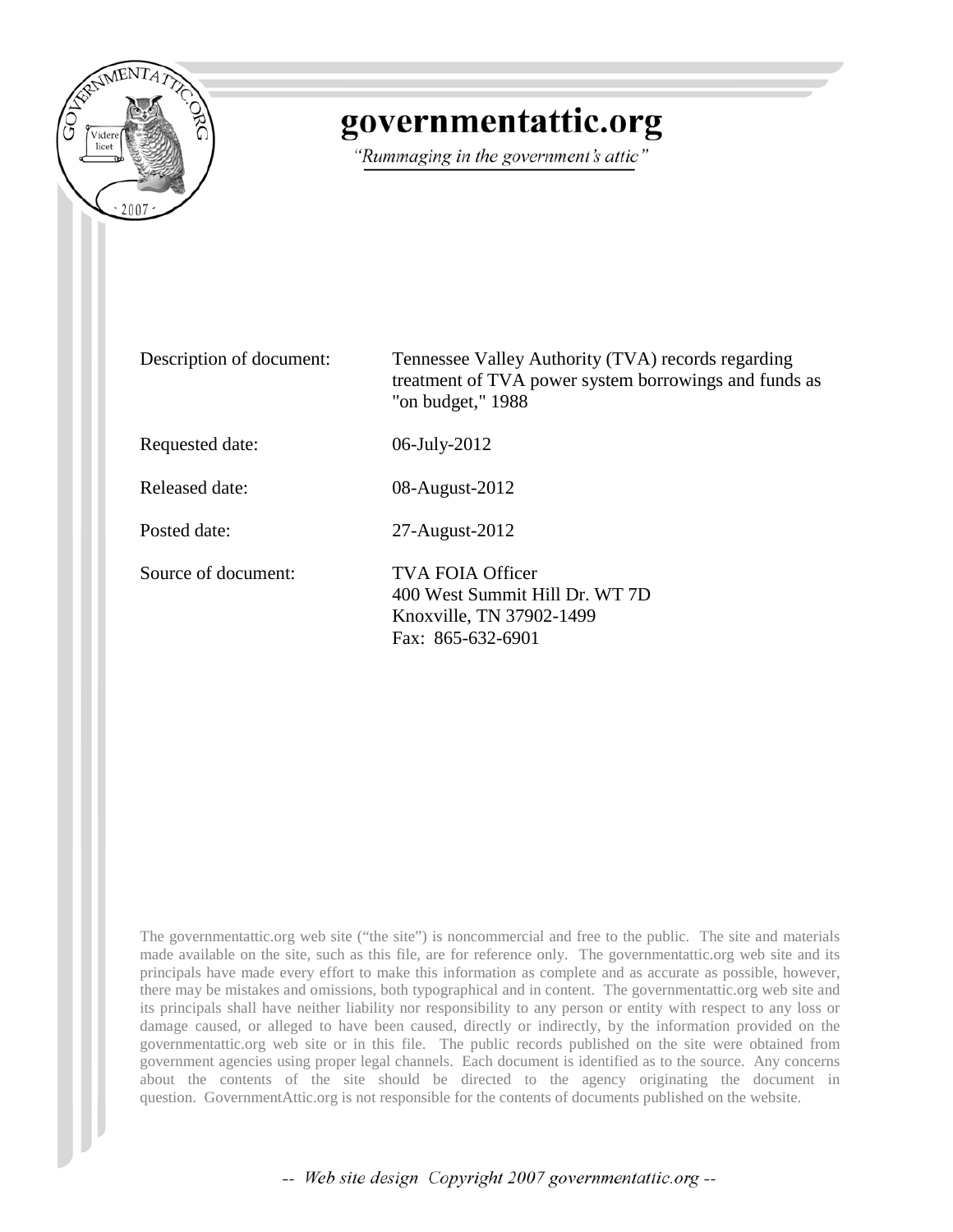

Tennessee Valley Authority, 400 West Summit Hill Drive, Knoxville, Tennessee 37902-1401

August 8, 2012

This responds to your letter dated July 6, 2012, requesting information under the Freedom of Information Act (FOIA) 5 U.S.C. § 552 (2006 & Supp. Ill 2009). You requested records regarding treatment of TVA power system borrowings and funds as "on budget."

Enclosed are ten pages of records responsive to your request. We are withholding 11 pages of records responsive to your request pursuant to the deliberative process and attorney-client privileges under FOIA exemption 5.

The deliberative process privilege protects, among other things, briefing materials that summarize issues and advise superiors and contain opinions and recommendations that are part of an agency's decision-making process. The attorney-client privilege protects confidential communications between attorneys and their clients who seek advice on legal issues.

For non-commercial requests, TVA's FOIA regulations (18 C.F.R. § 1301) provide that fees for the first two hours of search time and the first 100 pages of copying are waived. Since your request was processed within those guidelines there is no charge.

You may appeal this initial determination of your FOIA request by writing to Ms. Janet J. Brewer, Vice President, Communications, Tennessee Valley Authority, 400 W. Summit Hill Drive (WT 7C), Knoxville, TN 37902-1401. Any appeal must be received by Ms. Brewer within 30 days of the date of this letter.

by Ms. Brewer within 30 days of the date of this lett<br>Sincerely,<br>COMISL SMILH

TVA FOIA Officer

**Enclosures**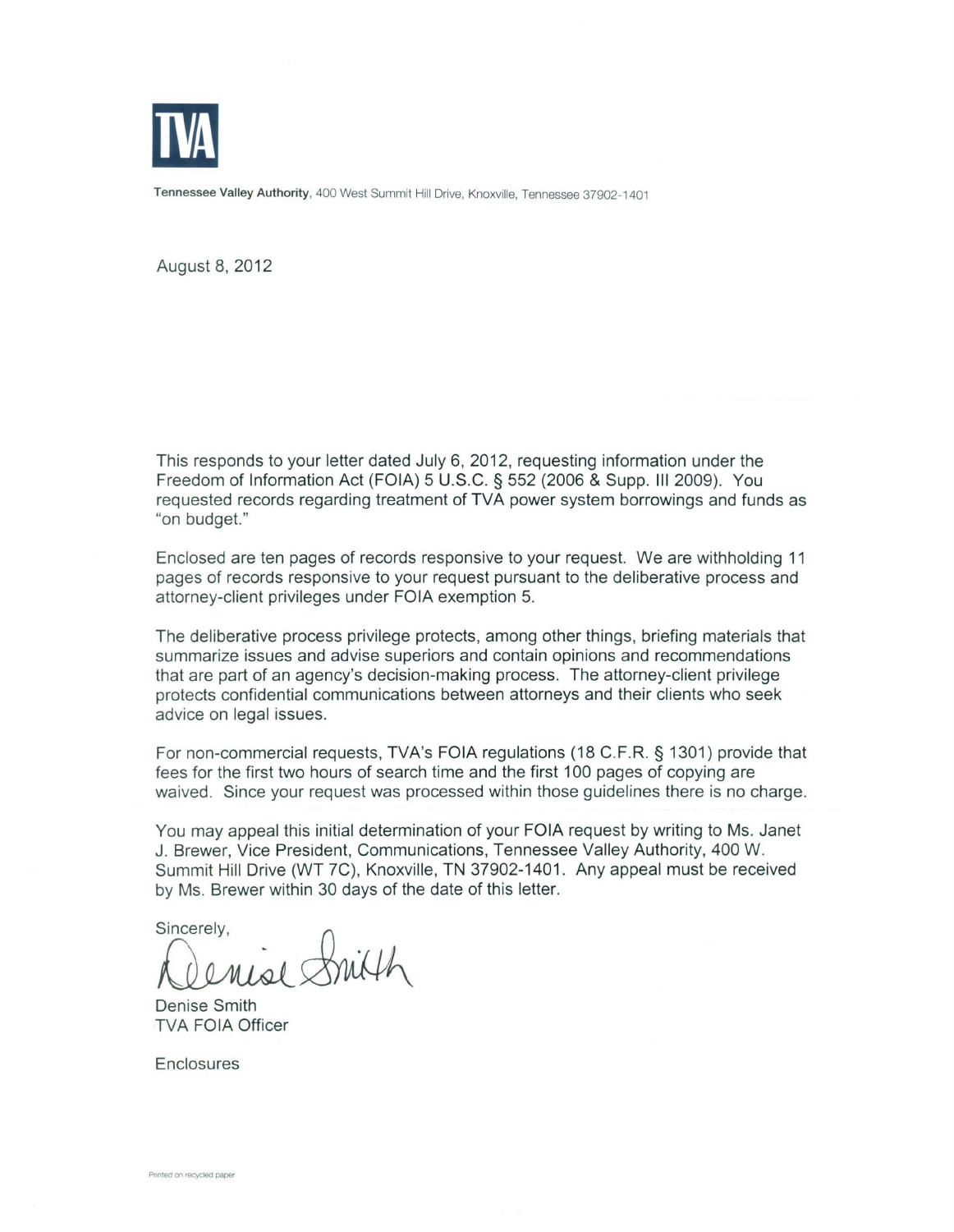# **880923R103**

AUG 0 2 1998

 $110.1$  BUDGET-Geneval

The Honorable Drew Lewis, Co-Chairman The Honorable Robert S. Strauss, Co-Chairman National Economic Commission 734 Jackson Place, NW Washington, D.C. 20503

Dear Messrs. Lewis and strauss:

In accordance with the National Economic Commission's June 14 request for public comments on bow the Federal budget deficit can be reduced, including the proper budgetary treatment of self-supporting Federal programs, the Tennessee Valley Authority is submitting for the Commission's consideration the enclosed paper explaining why the self-financing TVA power program should be off-budget. We would, of course, be pleased to provide any further information that the Commission members or its staff desire.

Best regards,

| 13564<br>Marvin Runyon<br>Chairman                                                            |                                                                                                                                 | Gritca of the<br>Ceneral Counsel<br><b>AIG 0 3 '88</b> |                                   |  |
|-----------------------------------------------------------------------------------------------|---------------------------------------------------------------------------------------------------------------------------------|--------------------------------------------------------|-----------------------------------|--|
| LGM: LDM<br>Enclosure<br>cc (Enclosure):<br>C. H. Dean, Jr.<br>John B. Waters<br>W. F. Willis | Edward S. Christenbury, Ell B33 C-K<br>Craven Crowell, E12 C31 C-K<br>J. R. Durall, E9 A3 C-K<br>R. C. Steffy, Jr., MR 6N 11B-C |                                                        | $-15c$<br>ESC<br>99 P<br>ة 1 أسمت |  |
| 2744L                                                                                         | <b>RECEIVED</b><br>AUG 1 1 1988<br>GENERAL COUNSEL'S FILES                                                                      |                                                        | - P M<br>سمعا<br>Power<br>File    |  |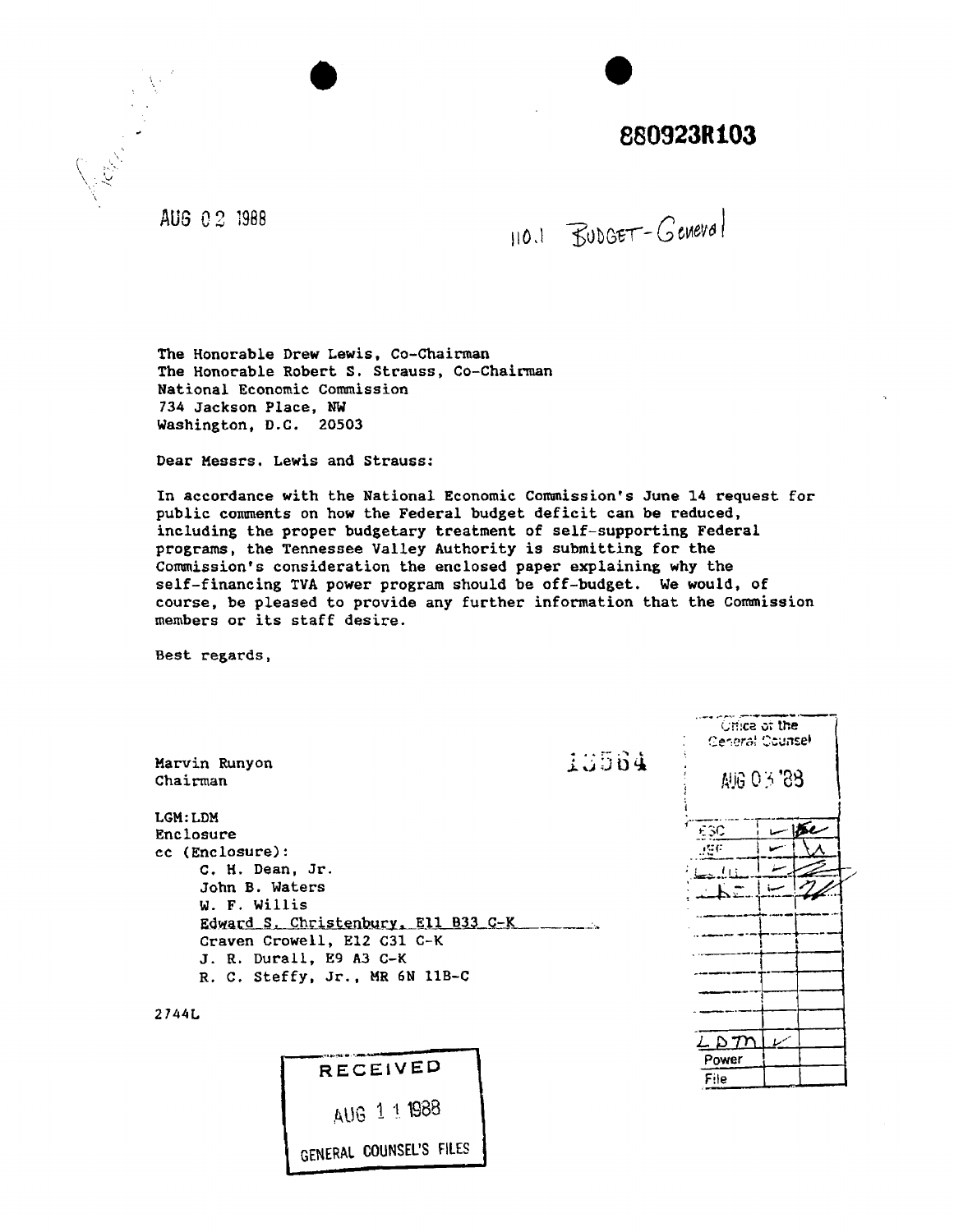#### OFF-BUDGET STATUS FOR TVA POWER PROGRAM

submitted by the Tennessee Valley Authority to the National Economic Commission August 3, 1988

#### I. Introduction

This is in response to the National Economic Commission's June 14 Federal Register request for comments with respect to the Commission's development of recommendations to the President and Congress under Public Law *No.* 100-203 on ways of reducing the Federal Budget deficit and promoting national economic growth. In particular, this paper addresses the issue raised in section 9(b) of the Concurrent Resolution on the Budget for fiscal year 1989--what the economic, budgetary, and programmatic effects would be of making Federal trust funds and self-supporting public enterprise programs "off-budget."

#### II. The TVA Power Program

The power program of the Tennessee Valley Authority is a self-supporting program that should be off-budget.

The Tennessee Valley Authority was established in 1933 as a Government corporation. TVA currently operates the Nation's largest electric system, serving portions of seven States and approximately seven million consumers. TVA also separately conducts certain nonpower activities in the areas of navigation, flood control, and fertilizer development.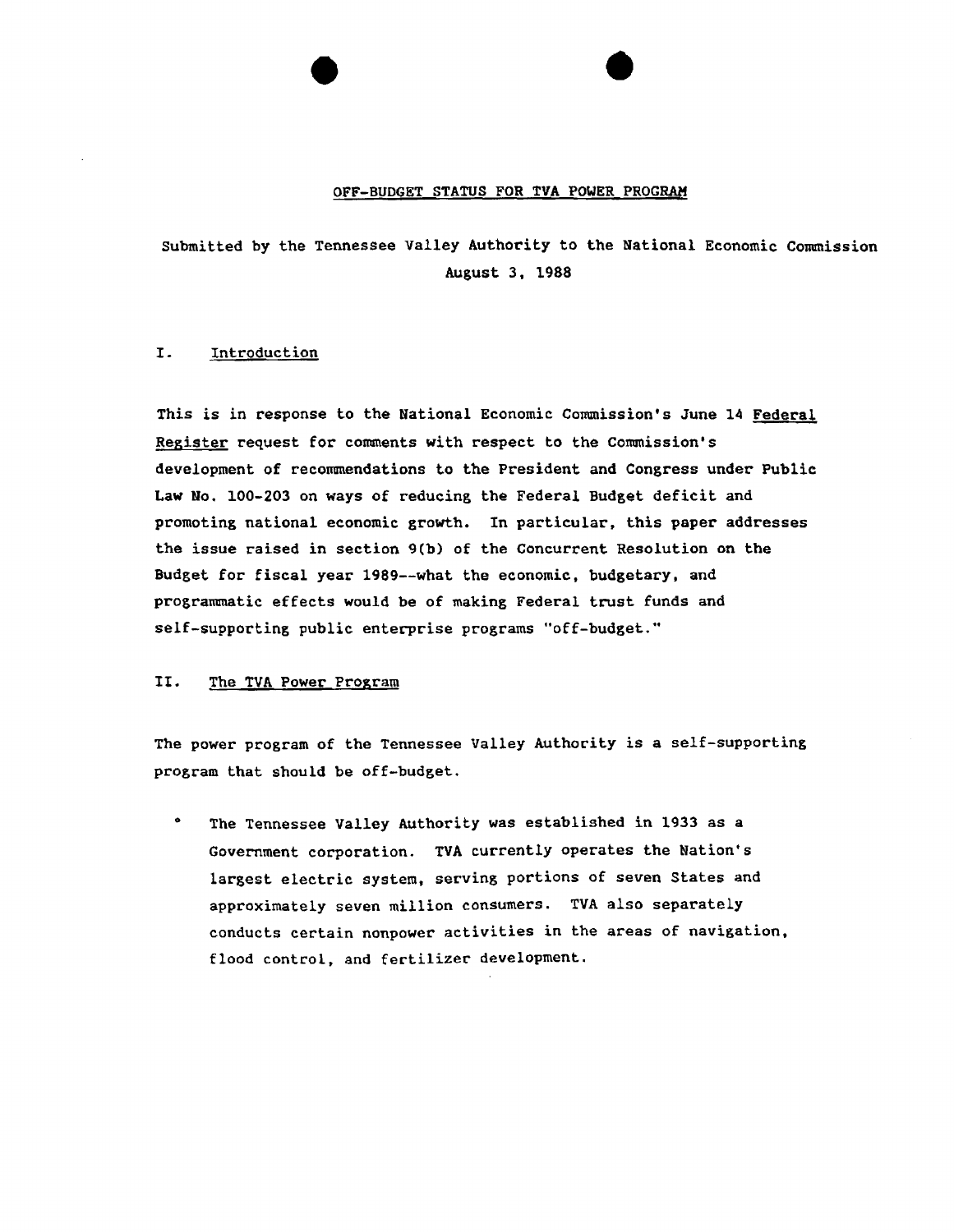- In submitting the TVA Act to Congress in 1933, President Franklin D. Roosevelt stated that TVA should be "a corporation clothed with the power of Government but possessed by the flexibility and initiative of private enterprise." The Government Corporation Control Act of 1945 specifies that the budgetary process for Government corporations should recognize "the need for flexibility, including provision for emergency and contingencies. in order that the corporation may properly carry out its activities as authorized by law."
- .. The TVA power program is entirely self-supporting. With enactment of the 1959 Self-Financing Amendment (Section 15d of the TVA Act), Congress completed the financial separation of the power program from TVA's nonpower activities and provided for it to be supported exclusively by revenues from TVA's ratepayers.
- All power program expenditures are paid for only out of power revenues and borrowings, and such power funds may legally be used only for power program purposes.
- $\bullet$ TVA borrowings (power bonds) are secured only by future power revenues. By law, such borrowings are not obligations of or guaranteed by the United States.
- .. The power program may borrow up to \$30 billion outstanding at any one time. No further congressional approvals for TVA's borrowings are required.
- $\bullet$ The TVA power program represents approximately 98 percent of TVA's total annual obligations. Appropriations for TVA's nonpower activities make up the remaining 2 percent.
- $\bullet$ Power accounts are legally required to be kept in accordance with the Federal Energy Regulatory Commission's uniform system of accounting for public utilities.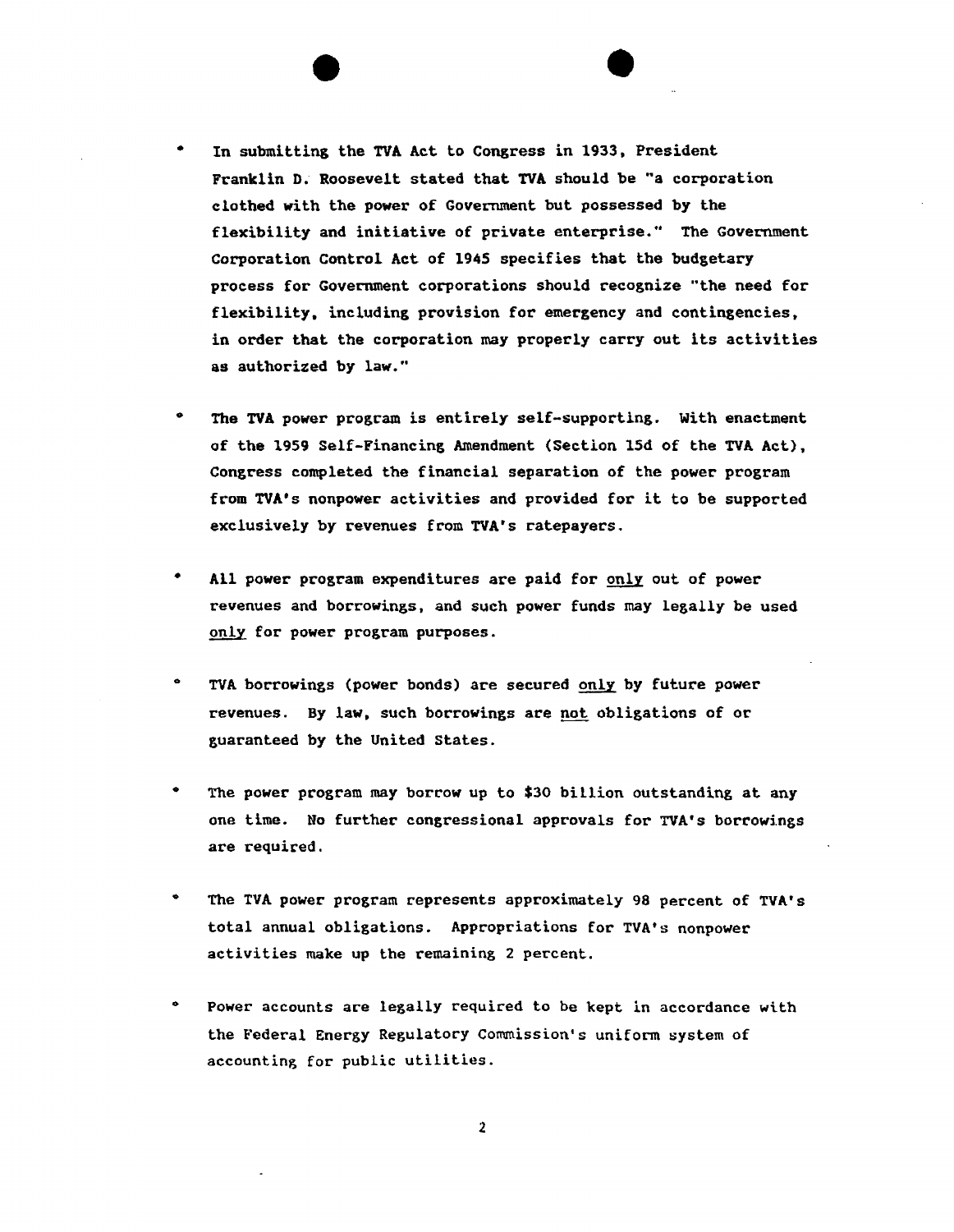Despite the power program's self-financing status, it continues to be shown in the Budget by OMB as adding to the calculation of the national deficit that portion of power expenditures which are funded with proceeds from power revenue bond sales (less TVA's annual Treasury payments), even though those bonds are statutorily neither obligations of nor guaranteed by the United States. For fiscal year 1989, this presentation will add about \$605 million to the national deficit figure. This distorts the calculation of the Federal deficit because it makes no distinction between the transactions of the self-financing power program and those of taxpayer-funded programs.

#### III. On-Budget Versus Off-Budget Status

If the Budget is to serve as an accurate working document on which Congress is to base budgetary decisions, it should be based exclusively upon those expenditures that are the responsibility of current and future taxpayers. It should not present financial transactions not made with general tax funds or that are not obligations of or guaranteed by the United States as adding to the national deficit. Budget presentations that so artificially inflate the deficit perform a disservice to Congress in its efforts to effectively address the Government's current and future financial condition.

0 Making the TVA power program off-budget would not alter the real deficit (the responsibility of the Nation's taxpayers) because TVA's ratepayers statutorily have exclusive financial responsibility for the power program. The United States has no legal liability for the payment of TVA•s power bonds or other power program debts. Moreover, power funds cannot legally be spent to finance the taxpayer-funded nonpower programs.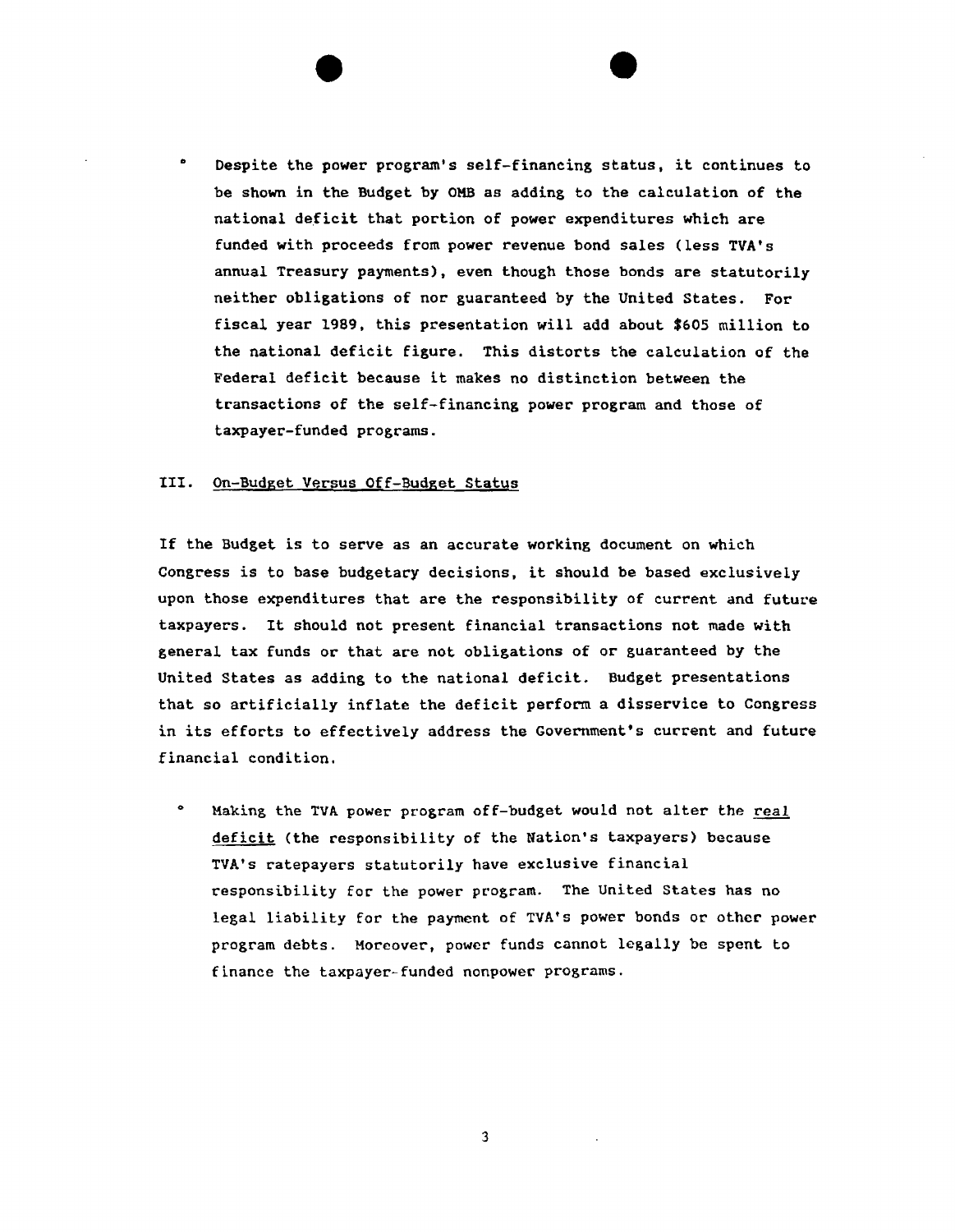0 Because no congressional approvals are required for the power program to conduct its affairs from year to year, the power program's inclusion in the Budget itself poses no threat under the routine processes of the Congressional Budget Act of 1974. However, continued inclusion in the Budget makes the power program vulnerable to "budget-cutting" or other congressional enactments that could impair TVA's authorities to finance and operate it as a business.

### IV. The Nature of the TVA Power Program and Why it Should be "Off-Budget"

The power program must operate and compete in the commercial world in the same manner as a private utility business.

- 0 The power program supplies an essential service--electric power--to about seven million persons and businesses which. if not supplied by TVA, would have to be supplied in the same amounts by other entities.
- 0 TVA assesses the electric power needs of the area it serves and has the authority to plan, construct, and pay for the generating plants, transmission lines, and other facilities needed to meet those needs.
- 0 The revenues and expenses of the power program are demand-driven, as are those of any electric power company. It is not policy-driven, as are most Federal programs.
- $\bullet$ While subject to continuous congressional oversight (and legislative change should Congress so decide), TVA has statutory authority to set its own rates, determine its own level of  $e$ xpenditures, and collect and obligate its revenues without having to obtain specific congressional, presidential, or other approvals.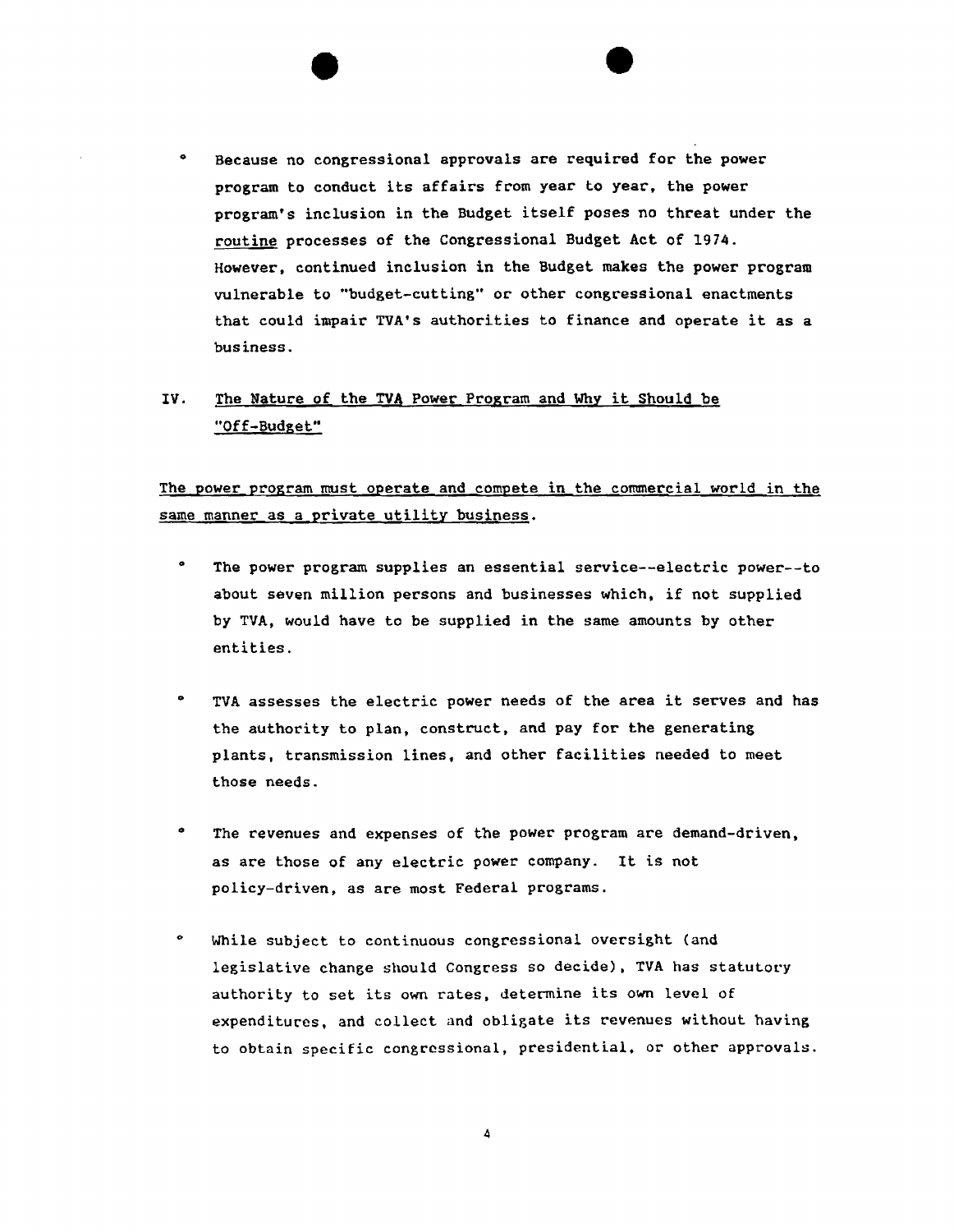The TVA power program is a large State and local "taxpayer." For example, in fiscal year 1987 the power program paid \$203 million of in-lieu-of-tax payments to 9 States and 151 counties.

The power program is financed from funds derived from TVA ratepayers and has been so since the 1959 Self-Financing Amendment.

- $\bullet$ All power program expenditures are paid for only out of power revenues and borrowings, and such power funds may legally be used only for power program purposes.
- TVA borrowings (power bonds) are secured only by future power revenues. By law, such borrowings are not obligations of or guaranteed by the United States.
- $\bullet$ TVA power program funds are accounted for separately from those for TVA's nonpower activities.

The TVA power program receives no subsidy from the Treasury or the taxpayers.

- The power program receives no appropriations from Congress.
- $\bullet$ All power program personnel expenses--salaries, benefits, retirement, workmen and unemployment compensation, etc.--are paid for exclusively with power funds.
- 0 Federal appropriations which were previously invested in the power program are carried separately on TVA's books as the Government's "equity" in the power program. This appropriation investment is statutorily required to be reduced by TVA each year by paying the Treasury \$20 million from power revenues (until \$1 billion is paid). TVA is also required to pay an annual dividend on the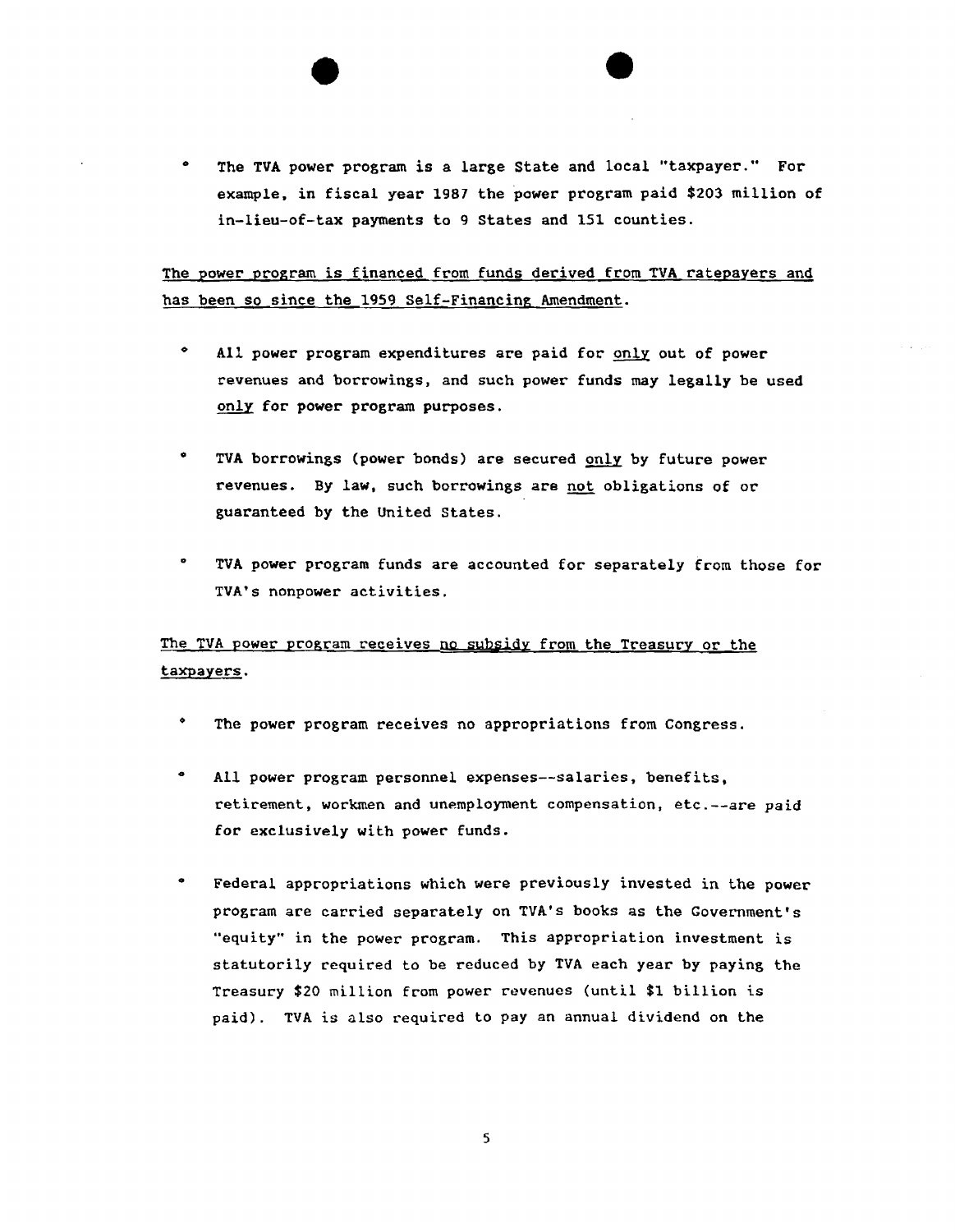outstanding balance of the appropriation investment based upon the average interest rates being currently paid by the Treasury on its own borrowings, thus always covering the "cost" of the Government's investment. Since 1959, the power program has paid the Treasury in excess of \$2.2 billion in repayments and dividends.

TVA's borrowing money from the Federal Financing Bank does not create a taxpayer subsidy to the power program.

- 0 For nearly 15 years (1960-1974), TVA marketed all of its bonds to private investors. Those TVA bonds were assigned an "AAA" rating by bond rating firms. Approximately \$1.4 billion of those bonds are still outstanding, most of which are publicly traded on the New York Stock Exchange.
- Since 1974, TVA has sold all of its bonds to the FFB in keeping with its statutory responsibility to keep power rates as low as feasible because the interest rates offered by the FFB were lower than the alternatives.
- The interest rates charged by the FFB are set to cover the full cost of money to the FFB/Treasury/taxpayer, plus an annual fee of an extra 1/8 of one percent.
- TVA power program revenue bonds are good investments for taxpayers. The 1/8 of one percent annual fee on all outstanding TVA bonds currently yields a \$20 million per year profit to the FFB/Treasury/taxpayers.
- o Power bonds sold to the FFB are issued under the same Basic Bond Resolution (i.e., same terms and conditions) as those sold to the public.

 $\mathbf 6$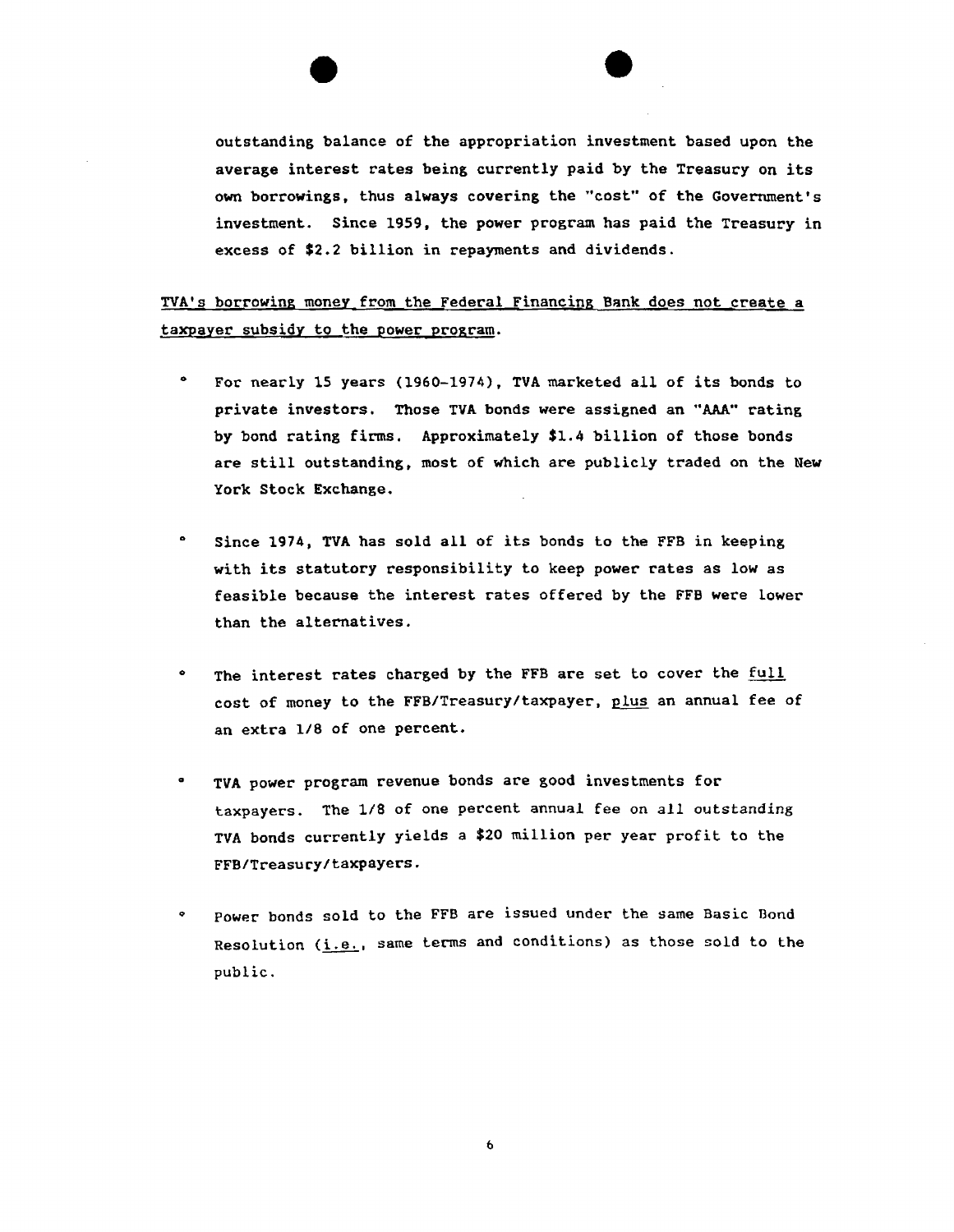All bondholders (FFB and private holders) possess significant rights to protect their investment by being able to take legal action to compel the power program to take the actions necessary (including raising power rates) to maintain the degree of financial stability mandated under the Basic Bond Resolution's covenants.

on-budget status risks the power program's being arbitrarily affected by across-the-board or directed legislation designed to reduce the national deficit figure, whether or not taxpayers themselves will benefit.

- 0 Such legislation could place the power program in the undesirable position of foregoing needed power facilities or dramatically raising rates to fund them with current proceeds. Whatever the effect, such arbitrary intervention negates the responsibility on conducting a businesslike operation that Congress vested in the TVA Board of Directors, as well as exposing TVA ratepayers to the potential for arbitrary and imprudent actions.
- 0 The potential for harm is *not* hypothetical, as evidenced by the severe disruptions in the Postal Service's business operations that resulted from budgetary limitations enacted by the Omnibus Budget Reconciliation Act of 1987. The Postal Service is presented in the Budget in essentially the same manner as is TVA's power program. Consequently, the power program is equally vulnerable to the same harm to its operations.

## V. Off-Budget Treatment For the TVA Power Program Was Intended by **Congress**

In considering TVA's 1959 self-financing legislation, the Public Works Committees of both the House and Senate clcarty expressed the intent that the power program's financial transactions would not be presented in the Budget as affecting the calculation of the national deficit figure.

 $\mathcal I$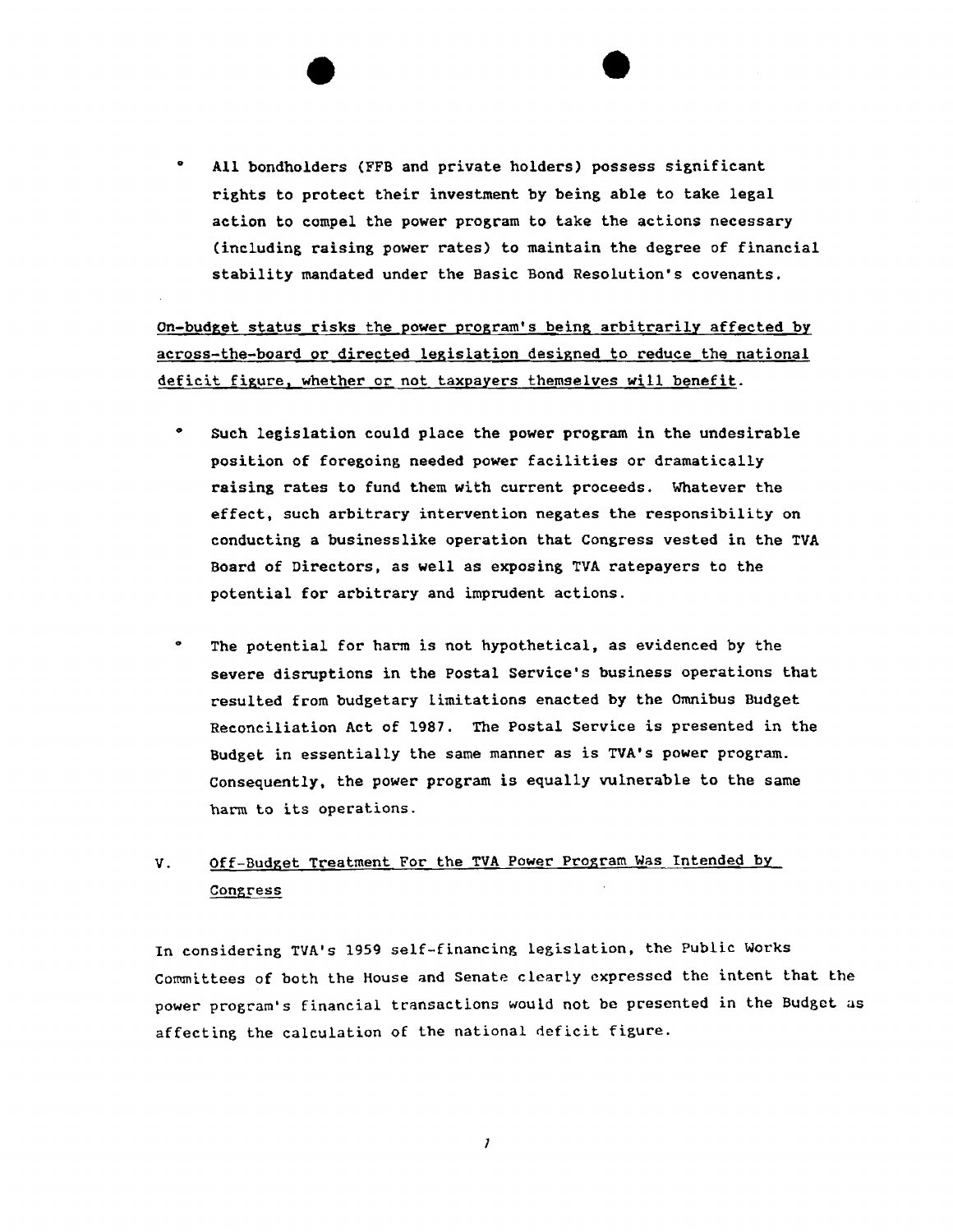- $\bullet$ This meant that the power program budget should be presented to Congress each year for information, but otherwise be off-budget  $(e.g.,$  like the pending bill, H.R. 4150, would treat the Postal Service).
- This congressional intent has been reaffirmed on several occasions over the years by the Senate Environment and Public Works and the Senate Budget Committees.

The 1985 report by the Senate Judiciary Committee approving a balanced budget amendment to the United States Constitution expressly noted that the TVA power program's financial transactions would not be included in the Government's "receipts" and "outlays" totals which would be subject to the "balanced budget" constitutional requirements.

#### VI. Off-Budget Status Would Not Affect Congressional Scrutiny

Presently, the power program budget is given to the President and to Congress for informational purposes only. The enactment of new substantive legislation would be necessary if Congress were to modify the budget. Off-budget status would not change this degree of scrutiny. If placed off-budget, the power program budget would still be included in the Budget Appendix and given to Congress each year. It merely would not be used in the calculation of the national deficit and, consequently, not be threatened by "deficit reduction" legislation.

#### VII. Conclusion

A self-financing program that imposes no burden on the Nation's taxpayers, such as the TVA power program. should not first have to suffer adverse effects like the Postal Service to its business operations before action is taken to remove it from the budgetary process.